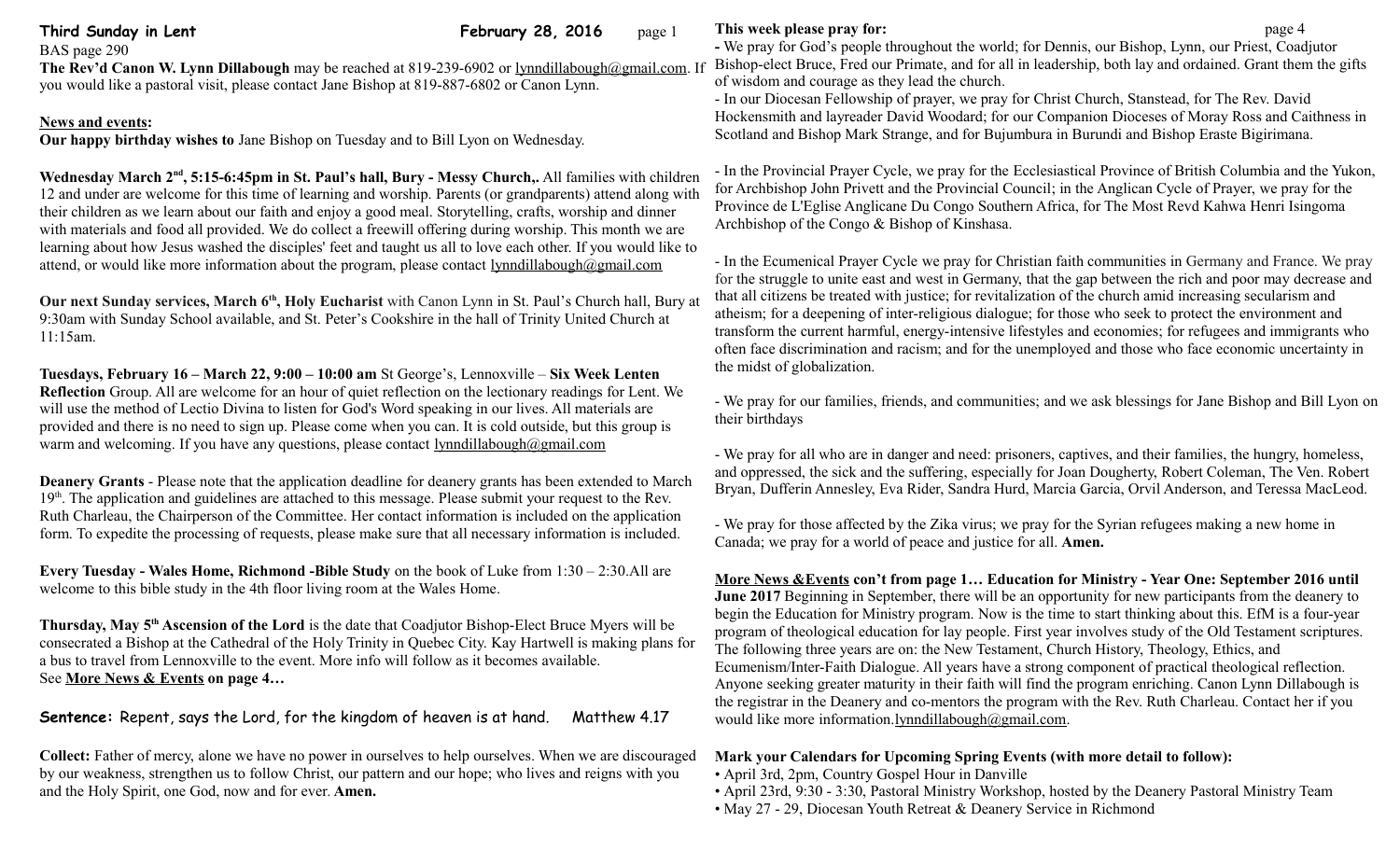**A Reading from the Book of Joshua…**<sup>9</sup>The Lord said to Joshua, "Today I have rolled away from you the disgrace of Egypt." And so that place is called Gilgal to this day. <sup>10</sup>While the Israelites were camped in Gilgal they kept the passover in the evening on the fourteenth day of the month in the plains of Jericho.  $11$ On the day after the passover, on that very day, they ate the produce of the land, unleavened cakes and parched grain.<sup>12</sup>The manna ceased on the day they ate the produce of the land, and the Israelites no longer had manna; they ate the crops of the land of Canaan that year. *Joshua 5:9-12*

### **Psalm 32 BAS page 742**

**A Reading from the Second Letter of Paul to the Corinthians…**<sup>16</sup>From now on, therefore, we regard no one from a human point of view; even though we once knew Christ from a human point of view, we know him no longer in that way.<sup>17</sup>So if anyone is in Christ, there is a new creation: everything old has passed away; see, everything has become new!<sup>18</sup>All this is from God, who reconciled us to himself through Christ, and has given us the ministry of reconciliation;<sup>19</sup>that is, in Christ God was reconciling the world to himself, not counting their trespasses against them, and entrusting the message of reconciliation to us. <sup>20</sup>So we are ambassadors for Christ, since God is making his appeal through us; we entreat you on behalf of Christ, be reconciled to God.<sup>21</sup>For our sake he made him to be sin who knew no sin, so that in him we might become the righteousness of God. *2 Corinthians 5:16-21* 

**The Holy Gospel of our Lord Jesus Christ according to Luke…**Now all the tax collectors and sinners were coming near to listen to him.<sup>2</sup>And the Pharisees and the scribes were grumbling and saying, "This fellow welcomes sinners and eats with them."<sup>3</sup>So he told them this parable: "There was a man who had two sons.<sup>12</sup>The younger of them said to his father, 'Father, give me the share of the property that will belong to me.' So he divided his property between them.<sup>13</sup>A few days later the younger son gathered all he had and traveled to a distant country, and there he squandered his property in dissolute living.<sup>14</sup>When he had spent everything, a severe famine took place throughout that country, and he began to be in need.<sup>15</sup>So he went and hired himself out to one of the citizens of that country, who sent him to his fields to feed the pigs. <sup>16</sup>He would gladly have filled himself with the pods that the pigs were eating; and no one gave him anything.<sup>17</sup>But when he came to himself he said, 'How many of my father's hired hands have bread enough and to spare, but here I am dying of hunger!<sup>18</sup>I will get up and go to my father, and I will say to him, "Father, I have sinned against heaven and before you;<sup>19</sup>I am no longer worthy to be called your son; treat me like one of your hired hands."<sup>20</sup>So he set off and went to his father. But while he was still far off, his father saw him and was filled with compassion; he ran and put his arms around him and kissed him.<sup>21</sup>Then the son said to him, 'Father, I have sinned against heaven and before you; I am no longer worthy to be called your son.'<sup>22</sup>But the father said to his slaves, 'Quickly, bring out a robe—the best one—and put it on him; put a ring on his finger and sandals on his feet.<sup>23</sup>And get the fatted calf and kill it, and let us eat and celebrate;<sup>24</sup>for this son of mine was dead and is alive again; he was lost and is found!' And they began to celebrate.<sup>25</sup>"Now his elder son was in the field; and when he came and approached the house, he heard music and dancing.<sup>26</sup>He called one of the slaves and asked what was going on.<sup>27</sup>He replied, 'Your brother has come, and your father has killed the fatted calf, because he has got him back safe and sound.'<sup>28</sup>Then he became angry and refused to go in. His father came out and began to plead with him.<sup>29</sup>But he answered his father, 'Listen! For all these years I have been working like a slave for you, and I have never disobeyed your command; yet you have never given me even a young goat so that I might celebrate with my

friends.<sup>30</sup>But when this son of yours came back, who has devoured your property with prostitutes, you killed the fatted calf for him!'<sup>31</sup>Then the father said to him, 'Son, you are always with me, and all that is mine is yours.<sup>32</sup>But we had to celebrate and rejoice, because this brother of yours was dead and has come to life; he was lost and has been found.'" *Luke 15:1-3, 11b-32*

**A Short Reflection:** There is an arrogance that comes with believing and proclaiming that God – the God who created the heavens and the earth—loves us. it's true. In the fullest and most wonderful sense, it's true. But, it's arrogance. A holy arrogance. An arrogance born in truth. An arrogance to be accompanied by awe and wonder.There is an *unholy* arrogance though. It's the arrogance that says that God loves me…but you? They? Those sinners? Hardly.It is this form of arrogance to which Jesus submits the parable that we so often refer to as the Parable of the Prodigal Son. As is often helpfully pointed out by scholars, the parable isn't centrally about the prodigal, as much as it is about the other son. The son who stayed. The son who was indignant that his father received and celebrated the son who left.This parable was given by Jesus to the religious leaders of his day who were indignant that Jesus associated himself with "sinners." Those religious leaders assumed that God loved them – of course God loved them – but the "sinners?"I observe that the sonwho-stayed, the son-who-pitched-a-fit wasn't cast into the outer darkness where there was weeping and gnashing of teeth. He was simply compelled to regard his brother as his brother, and celebrate that his brother had returned.For God's character always receives those who repent and return, no matter what it is that we are turning from. When that returning son is us, we are received and celebrated. When that returning son is someone else, they are also received and celebrated.And we are to be practitioners of holy arrogance, and that sort alone. In awe and wonder that God loves us, and our brothers and sisters, whoever they are and whatever they have done. By Rick Morley

**Chuckles: The elderly pastor was searching his closet for his collar** before church one Sunday morning. In the back of the closet, he found a small box containing 3 eggs and 100 \$1 bills.

He called his wife into the closet to ask her about the box and its contents. Embarrassed, she admitted having hidden the box there for their entire 30 years of marriage. Disappointed and hurt, the pastor asked her, "WHY?"

The wife replied that she hadn't wanted to hurt his feelings. He asked her how the box could have hurt his feelings. She said that every time during their marriage that he had delivered a poor sermon, she had placed an egg in the box.

The pastor felt that 3 poor sermons in 30 years was certainly nothing to feel bad about, so he asked her what the \$100 was for.

She replied, "Each time I got a dozen eggs, I sold them to the neighbours for \$1."

**Three boys are in the schoolyard bragging about their fathers.** The first boy says, "My Dad scribbles a few words on a piece of paper, he calls it a poem, they give him \$50."

The second boy says, "That's nothing. My Dad scribbles a few words on a piece of paper, he calls it a song, they give him \$100."

The third boy says, "I got you both beat. My Dad scribbles a few words on a piece of paper, he calls it a sermon. And it takes eight people to collect all the money!"